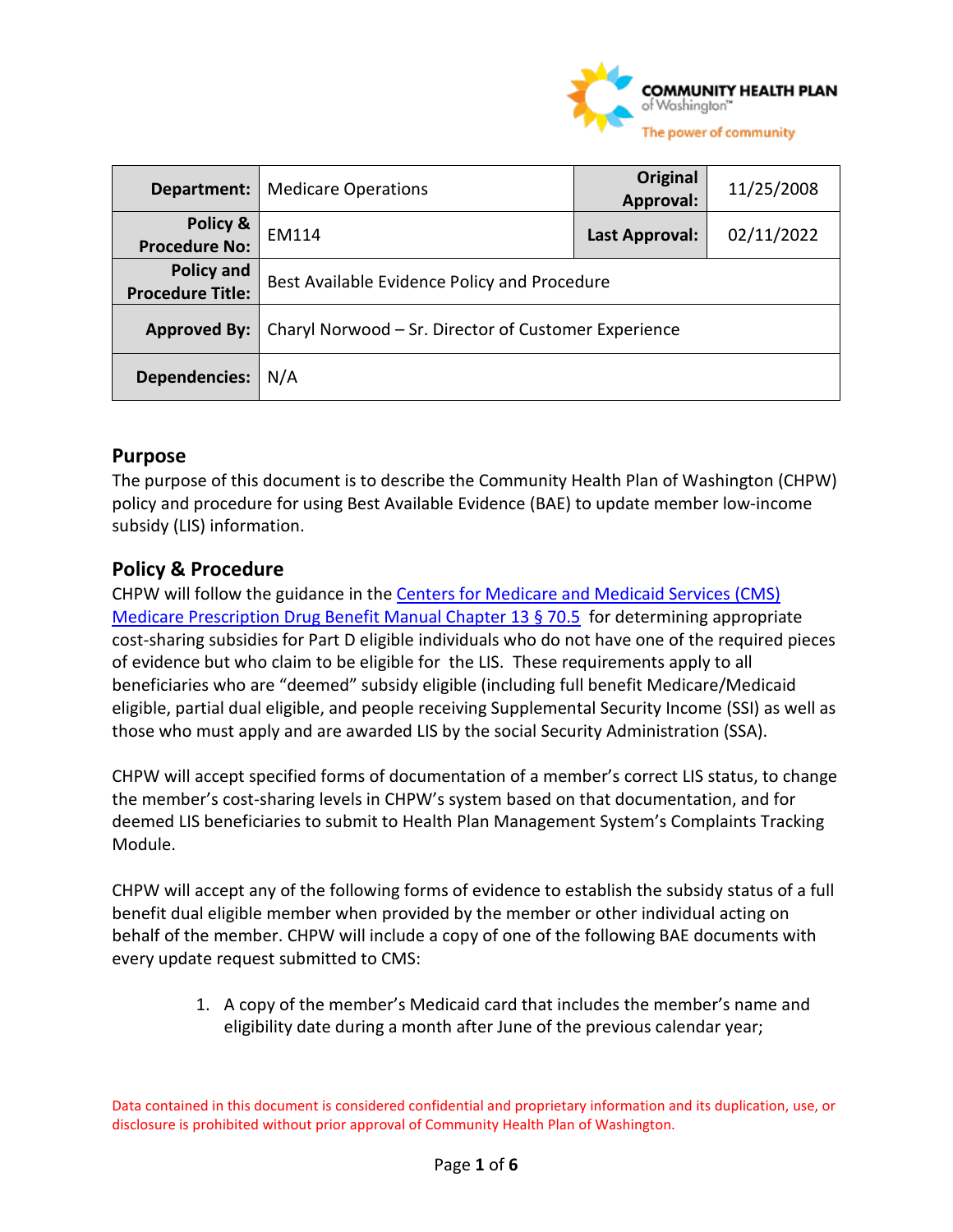

- 2. A copy of a state document that confirms active Medicaid status during a month after June of the previous calendar year;
- 3. A printout from the State electronic enrollment file showing Medicaid status during a month after June of the previous calendar year;
- 4. A screen print from the State's Medicaid systems showing Medicaid status during a month after June of the previous calendar year;
- 5. Other documentation provided by the State showing Medicaid status during a month after June of the previous calendar year;
- 6. A letter from SSA showing that the individual receives SSI denoting the effective date; or,
- 7. An Important Information letter from SSA confirming that the member is "automatically eligible for extra help", which denotes the effective date

CHPW will accept any one of the following forms of evidence from member or pharmacists to establish that a member is institutionalized and qualifies for zero cost-sharing:

- A remittance from the facility showing Medicaid payment for a full calendar month for that individual during a month after June of the previous calendar year;
- A copy of a state document that confirms Medicaid payment on behalf of the individual to the facility for a full calendar month after June of the previous calendar year; or
- A screen print from the State's Medicaid systems showing that individual's institutional status based on at least a full calendar month stay for Medicaid payment purposes during a month after June of the previous calendar year.

Additionally, if a member is receiving home and community-based services (HCBS) and qualifies for zero cost-sharing the following will be accepted:

- A State-issued notice of action, determination or notice of enrollment that includes name and HCBS eligibility date from June of the previous year forward
- A state approved HCBS service plan that includes the name and effective date, from the June of the previous year forward
- State-issued prior authorization approval letter for HCBS that includes the name and an effective date from June of the previous year forward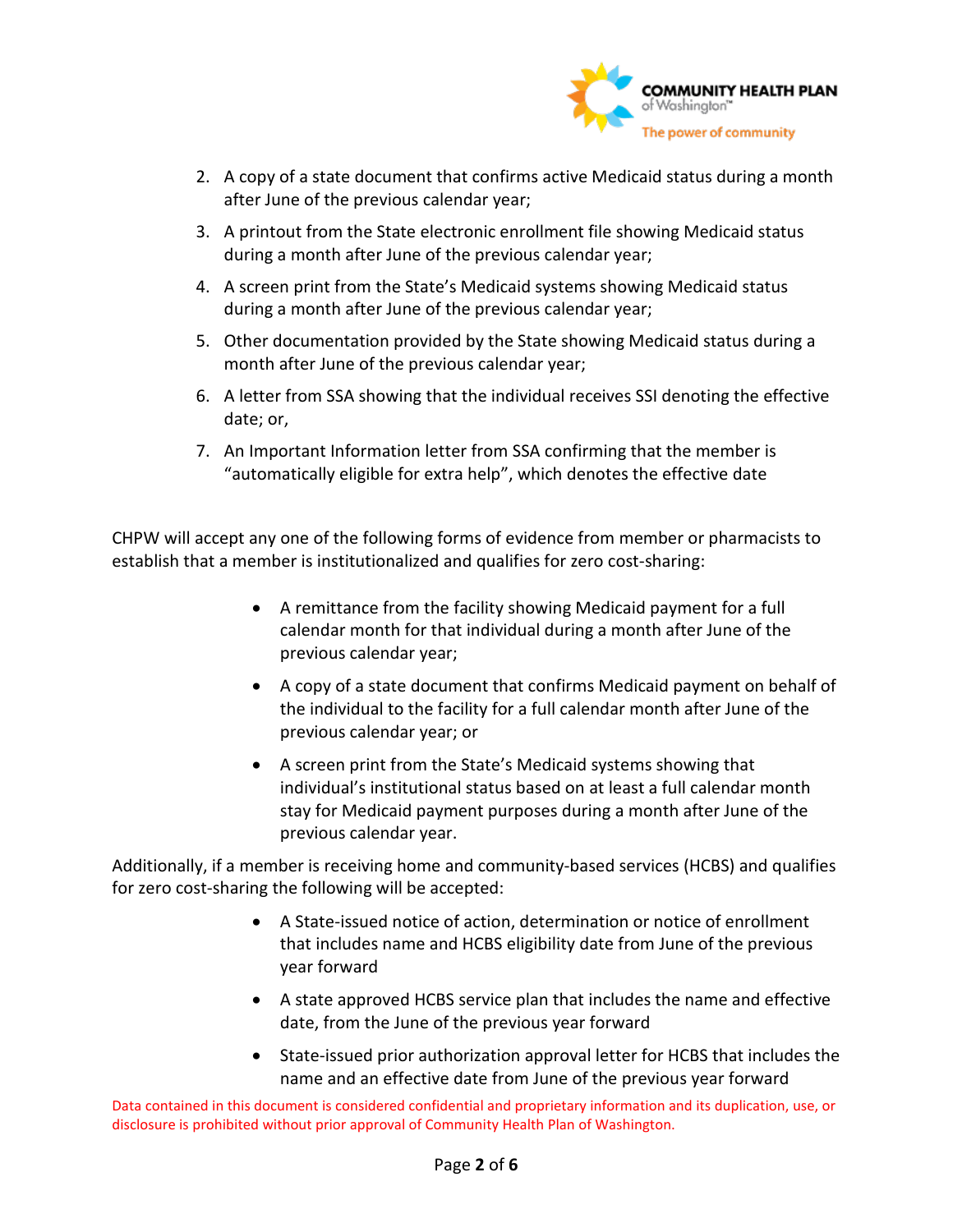

- Other documentation provided by the state showing both HCBS eligibility status from June of the previous year forward or a state-issued document confirming payment to HCBS, with name and dates of HCBS
- 1. As soon as one of the forms of BAE listed above is presented, CHPW will provide the member access to covered Part D drugs at a reduced costsharing level which is no greater than the higher of the LIS cost-sharing levels for full subsidy eligible, or at zero cost-sharing if the BAE also verifies the member's institutional status.
- 2. CHPW will update (Xcelys and ESI) systems within 24-72 hours of receipt of BAE documentation to reflect the correct LIS status, override standard costsharing and maintain an exception process for the member to obviate the need to require the re-submission of documentation each month pending the correction of the member's LIS status in CMS system. In addition, CHPW will provide access to covered Part D drugs as soon as the BAE is presented.
- 3. CHPW will verify that CMS' systems do not already reflect the member's correct LIS status. If CMS' systems do not already reflect the updated information for "deemed" beneficiaries, CHPW will submit a request for correction.

#### **ASSISTING INDIVIDUALS WITHOUT BAE DOCUMENTATION:**

CHPW will take the following actions to assist members who claim to be subsidy eligible based on being full or partial dual eligible but who cannot provide the documentation described above:

- 1. Recording of a case in the CTM (Plan Responsibility). Plans are to enter cases in the CMS Lead category and the "Premiums and Costs - Beneficiary needs assistance with acquiring Medicaid eligibility information (EX)" subcategory for CMS review/action. These cases will be reflected as "1.50" in the plan data extract and are excluded from CMS' plan complaint performance metrics. Absent unusual circumstances, cases are to be entered by Sponsors within one business day of being notified that the beneficiary claims to be subsidy eligible but cannot provide the sponsor with acceptable BAE evidence. When entering a case, include the following:
	- a. Health Insurance Claim Number (HICN) or Medicare Beneficiary Identifier (MBI)
	- b. Beneficiary's First and Last Name
	- c. Beneficiary's Address
	- d. Beneficiary's Date of Birth
	- e. Issue Level. If the beneficiary has less than 3 days of medication remaining, select "Immediate Need." If the beneficiary has 3-14 days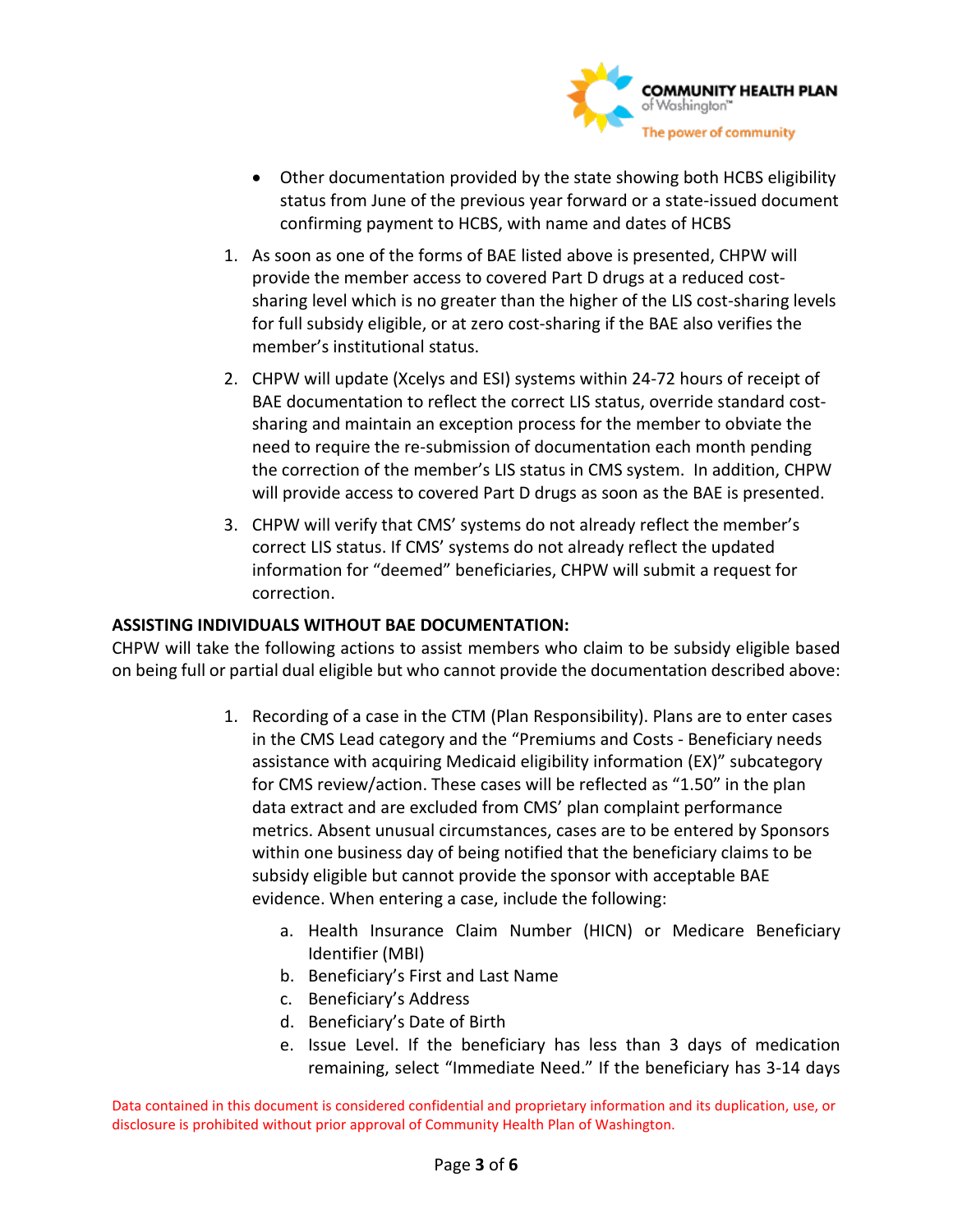

of medication remaining, select "Urgent." For all other situations, select "No Issue Level"

- f. Any additional information germane to the beneficiary's matter.
- 2. Determining the Results of the Request (CMS Responsibility). After receiving the CTM case, CMS will attempt to confirm with the appropriate state Medicaid agency whether the beneficiary is eligible for LIS. Upon CMS review and action, the case will be moved to Plan Lead category and the "Premiums and Costs- Beneficiary needs assistance with acquiring Medicaid eligibility information (EX)" subcategory for plan review/action. These cases will be reflected as "2.50" in the plan data extract. Additional information will be placed in the Comments section of the case and will include as applicable:
	- a. Resolution
	- b. Start of Medicaid/ Medicaid Institutional Status (MM/CCYY)
	- c. Dual Eligible Status (Full/Partial)
	- d. Institutional Status (Yes/No/ Unknown)
	- e. LIS Co-Pay Level
	- f. Any additional information germane to the beneficiary's matter.
- 3. Implementing Outcome (Plan Responsibility). After CMS has concluded its review, the sponsor will update its internal systems to reflect LIS status if appropriate and submit a request for correction to CMS' contractor in accordance with the procedures outlined in section 70.5.4 of the CMS Prescription Drug Benefit Manual, Chapter 13. If CMS determines the beneficiary ineligible for LIS, no system updates are to be initiated. Consistent with the direction in section 70.5.3 of the CMS Prescription Drug Benefit Manual, Chapter 13, Sponsors are to:
	- a. Attempt to notify the beneficiary of the results of the CMS review within one business day of receiving those results. If a sponsor is unable to reach the beneficiary as a result of this initial attempt, it must attempt to notify the beneficiary until it succeeds or until it has attempted to do so a total of four times. The fourth attempt, if necessary, shall be in writing, using one of two CMS Model Notices listed in Chapter 13 of the CMS Prescription Drug Benefit Manual.
	- b. If CMS determines that the beneficiary is LIS eligible, Sponsors are to send the "Determination of LIS Eligibility" Model Notice provided here as Attachment A. If CMS determines that the beneficiary is not LIS eligible, or is unable to confirm the beneficiary's LIS status, Sponsors are to use the "Determination of LIS Ineligibility" Model Notice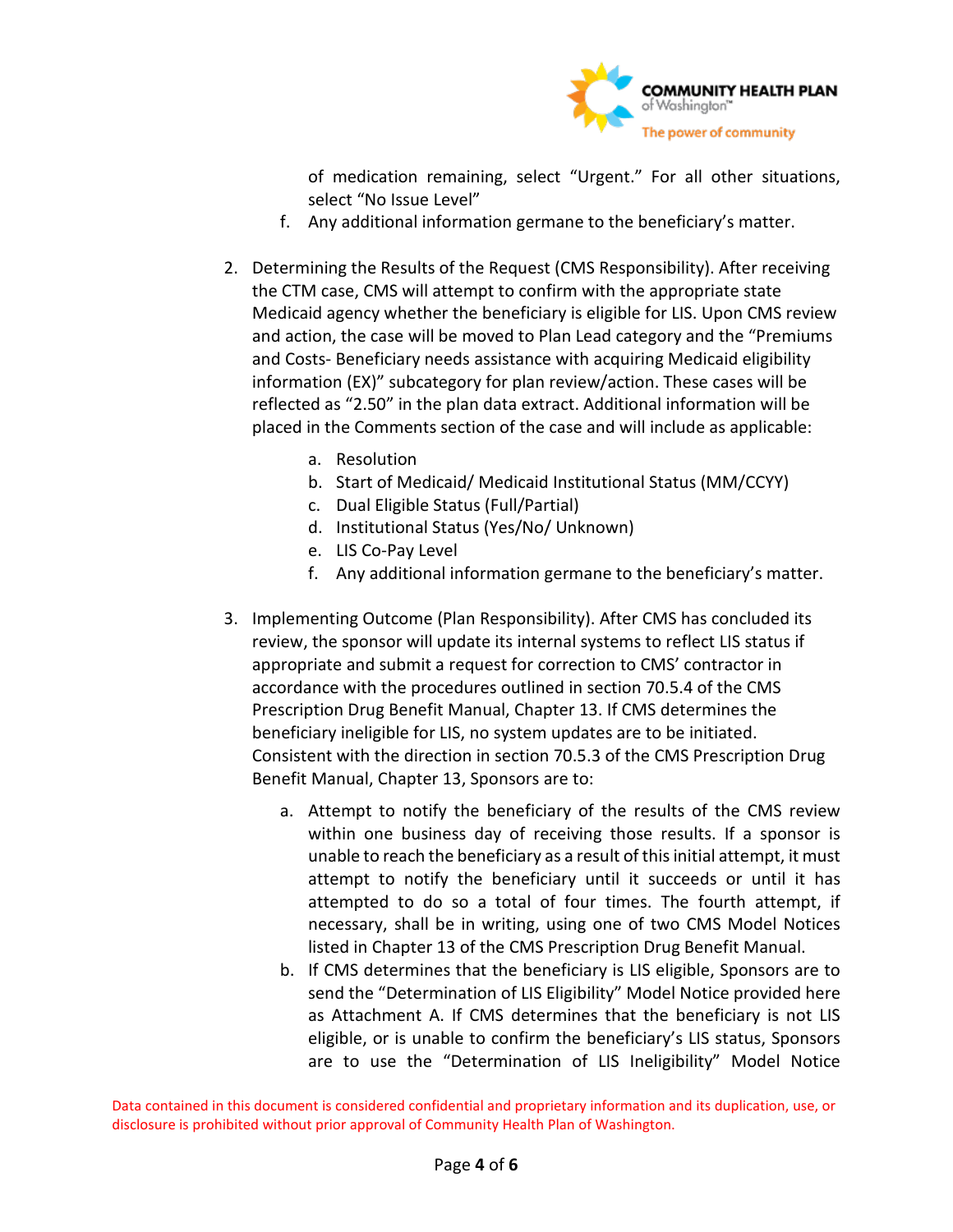

provided here as Attachment B. o If a request for a subsidy was made on the beneficiary's behalf by an advocate or authorized representative, it shall be sufficient for the sponsor to contact that advocate or representative. If, however, the only request made on the beneficiary's behalf was by a pharmacist, the sponsor must also contact the beneficiary directly. After informing the beneficiary, or their representative of the outcome, the sponsor is to close the case.

c. Should the beneficiary disagree with the outcome, the sponsor is to use the "Plan Request" feature in CTM to refer the matter back to CMS with appropriate notes. A CMS caseworker will attempt to contact the beneficiary, affirm the outcome, and close the case.

In rare circumstances, a beneficiary's record may be incorrect in CMS systems after they have applied for and been awarded the Part D extra help through the Social Security Administration. In these instances, make certain the beneficiary is able to access their Part D plan benefit. Sponsors may use this new CTM process to advise to CMS when our systems need to be updated since corrections cannot be submitted to the Retro Processing Contractor (RPC) for processing.

As soon as the Sponsor receives confirmation from CMS that a beneficiary is subsidy eligible, the Sponsor must provide the beneficiary access to covered Part D drugs at a reduced cost-sharing level no greater than the higher of the LIS cost-sharing levels for full subsidy eligible, or at zero cost- sharing if CMS also verifies the beneficiary's institutional status. This process is not intended to serve as a general alternative to the subsidy eligibility confirmation process. Thus, it does not permit pharmacies or any other parties to send beneficiary records directly to the Sponsor for research in the absence of a request for assistance from the beneficiary (or other individual on the beneficiary's behalf) or in lieu of making reasonable efforts to acquire the documentation from, or on behalf of, the beneficiary.

In cases where there is a CTM, CHPW will close out the case in the CTM in the new "Beneficiary Needs assistance with Acquiring Medicaid Eligibility Information" category. The date entered must be the date of CHPW's final attempt to notify the member of the results of CMS' inquiry, in accordance with the procedures described above.

### **List of Appendices**

None